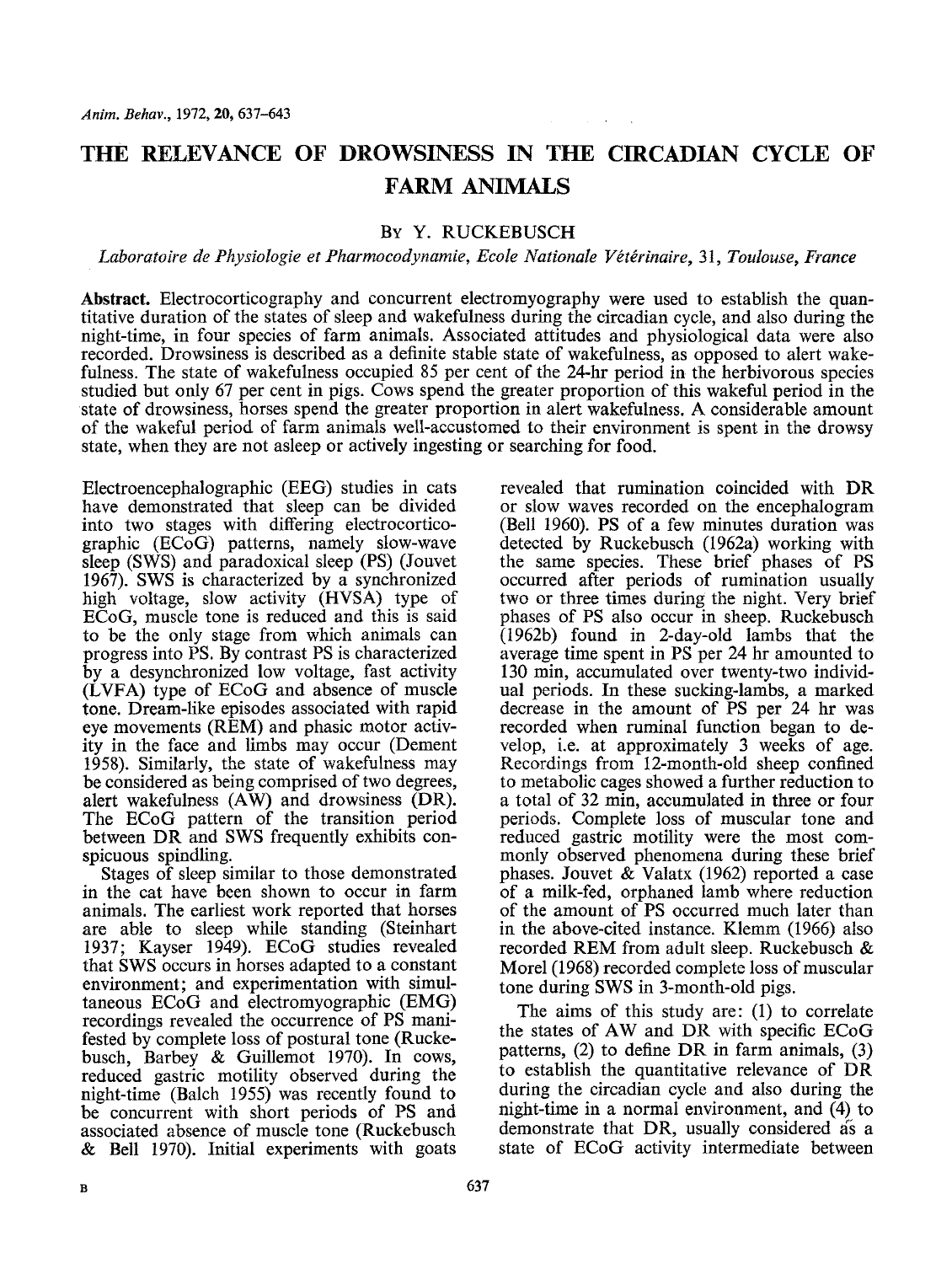AW and SWS can predominate in the wakeful period in some farm animals.

#### **Methods**

Data were compiled from laboratory records of experiments conducted during the winter months, November to March inclusive, over the past 5 to 10 years. The animals were stallions, cows and ewes; three adult subjects of each species and three female gilts aged approximately three months. Subjects were selected using the following criteria: that they were healthy and of docile and calm temperament and that sufficient time had elapsed following technical procedures (more than 15 days). The horses and cows were housed in ordinary barn stalls, the sheep and pigs in metabolic cages, and all supplied ad libitum with appropriate rations.

Each animal was fitted with chronically implanted electrodes for ECoG and EMG recordings in the following manner. Three pairs of ECoG electrodes each in the form of a twisted plastic-insulated stainless-steel lead soldered to the head of a silvered screw, were bilaterally implanted via burr-holes in the parietal and frontal bones. The burr-holes were positioned at an appropriate distance for each species from the sagittal suture to avoid encountering the dorsal sagittal venous sinus. This involved invasion of the frontal sinus in horses and cows and necessitated lateral reflection of the temporal muscles in horses. In sheep and pigs, the first two pairs of screws were located on either side of the fronto-parietal sutures and in all species all three pairs of screws were associated with that area of the dorsal cerebral cortex delimited by the cruciate sulci anteriorly and the occipital poles posteriorily, their tips reaching into the sub-arachnoid space. Insulation of each soldered joint and screw-head was achieved using a drop of acrylic resin (Fortacryl, Dental Fillings Ltd, London). EMG electrodes in the form of the non-insulated tips  $(0.1 \text{ mm})$  of single enamelinsulated stainless-steel leads were implanted in pairs in the dorsal cervical musculature and in the anterior limb musculature (triceps brachii) according to the technique of Basmajian & Stecko (1962). Similar electrodes were implanted one in each eyelid insertion to record REM. All animals were habituated to wearing a distribution box and familiarized with the recording and observation conditions.

Results were registered on an EEG machine (Reega VIII, PH, Alvar, Paris). No filter was employed, time constants of 0.3 s for ECoG

and 0-01 s for EMG were used and a paper speed of 2.5 mm per s. Occasionally a paper speed of 15 mm per s was used. An audio-oscillator provided a source of stimulation at a strength of approximately 80 db and 800 to 1000 Hz. Approximate numerical values for arousal thresholds were determined in the following manner. An auditory stimulus of sufficient strength to wake the animal was sounded for 2 to 3 s. When the animal had returned to sleep the same stimulus was employed to retest its efficacy, thus a range of values, depending upon the depth of sleep, was obtained. Different frequencies were employed during the night to avoid as far as possible loss of sensitivity due to habituation. Recordings were made for periods of two to three consecutive 24-hr periods per week. The behaviour of the animals was visually monitored during the day and observed on closed circuit television (Grundig FA 30) during the night. Their various attitudes and movements were noted on the recording paper. In addition heart and respiratory rates were registered.

## **Results**

Results are grouped according to ECoG patterns for the states of sleep and wakefulness, and are presented as mean values obtained for each species in groups of three animals. Figure 1 shows the ECoG patterns associated with the four different states of the circadian cycle, and associated physiological data. Comparative data of sleep-wakefulness states and behavioural attitudes obtained during three consecutive 24-hr periods, and also during night-time are represented in Table I and Fig. 2. Table II gives an analysis of the states of DR and PS.

In all species the ECoG recordings for each of the sleep or wakeful states were found to be similar: SWS being characterized by synchronized HVSA, PS and AW by desynchronized LVFA and DR by a mixture of both LVFA and HVSA. However, minor peculiarities existed for each species. During AW clear patterns of alpha rhythm occurred in pigs, and theta rhythm in horses. In sheep spindling was associated with DR and delta rhythm occurred during this same period in cows especially when ruminating. Of particular interest is the very rapid decrease of postural tone observed in pigs; it may totally disappear before the onset of SWS. By contrast sheep lost muscular tone gradually and some activity persisted in the form of short bursts even during PS. Horses also exhibited gradual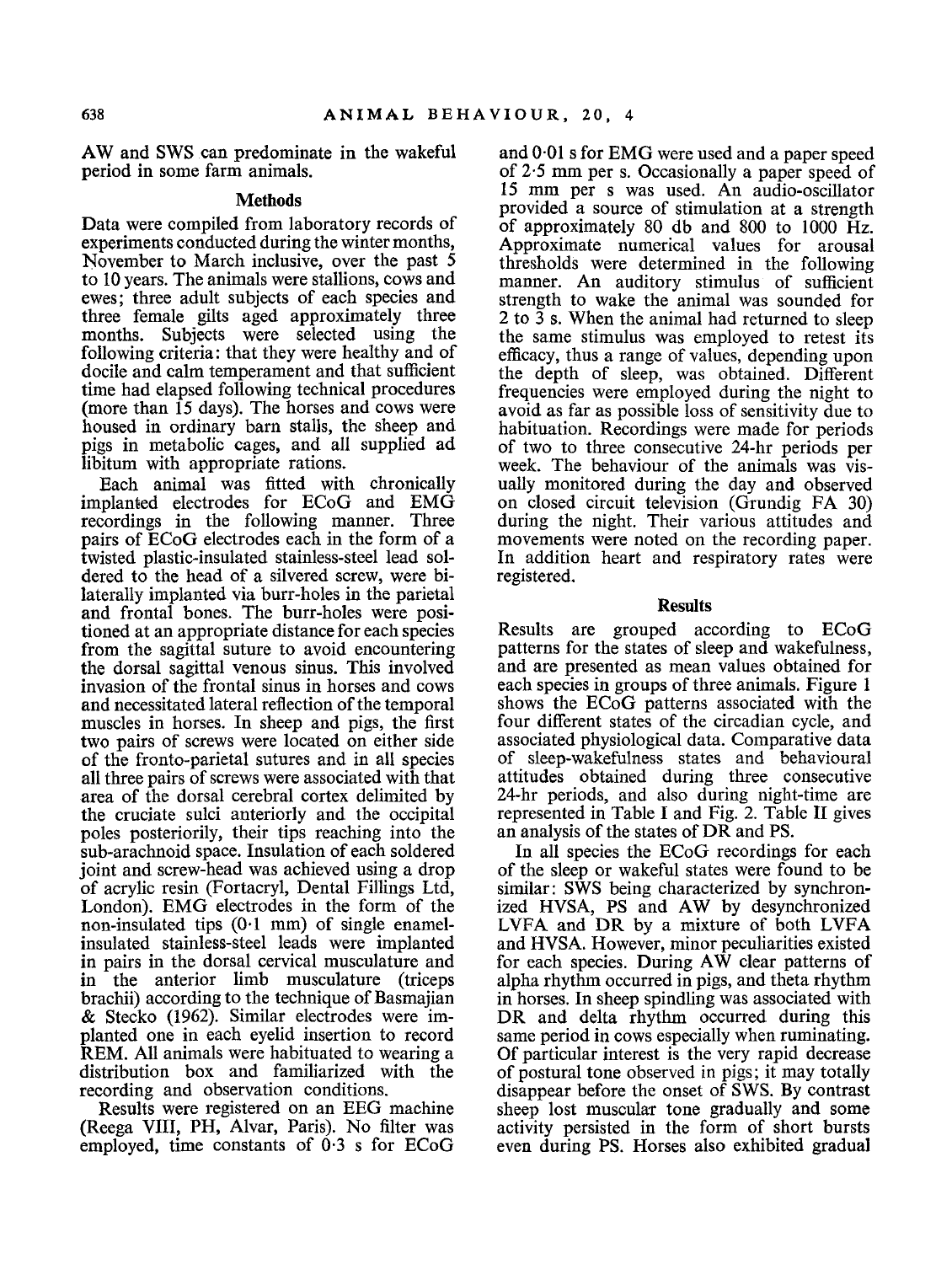

Fig. 1. Composite diagram of characteristic ECoG patterns, heart and respiratory rates, muscular tone and degree of closure of the eyelids during the circadian cycle. The different ECoG patterns for each species are shown at a speed of 15 mm/s: theta rhythm (horse), delta rhythm (ruminating cow), spindles (sheep) and alpha rhythm (pig).

loss of muscular tone until the middle of the SWS period whence it decreased to a negligible amount during PS. In cows an abrupt loss of postural tone occurred only at the onset of PS and as in sheep short bursts occurred during this period. In all four species the eyelids were open during AW and closed during PS. During DR the upper eyelid of the cow was relaxed and partial closure of the palpebral fissure was progressively more marked in sheep, horses and pigs. During SWS the eyes were completely closed in pigs and partial closure occurred to an increasing degree in sheep, cows and horses respectively.

In most cases the average heart and respiratory rates decreased with transition from the state of AW to PS. The difference in their values during AW and DR was slight. It was quite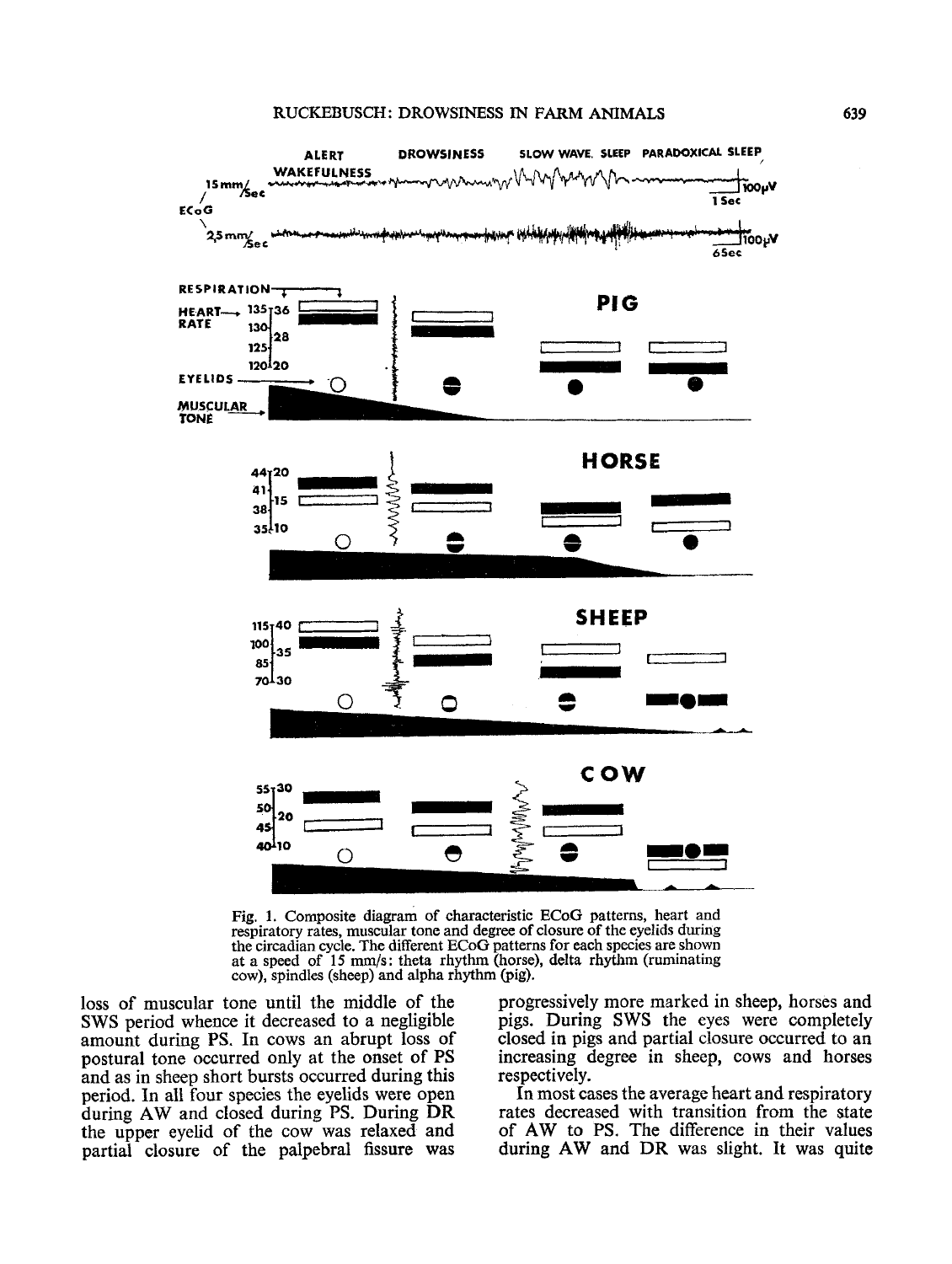|                            | Duration and percentage            |           |                                   |                                   |                                   |            |  |  |
|----------------------------|------------------------------------|-----------|-----------------------------------|-----------------------------------|-----------------------------------|------------|--|--|
| Species and<br>time period | Wakefulness                        |           | Sleep                             |                                   | Attitude                          |            |  |  |
|                            | AW                                 | DR.       | <b>SWS</b>                        | PS                                | <b>Standing</b>                   | Recumbent  |  |  |
| <b>HORSE</b>               |                                    |           |                                   |                                   |                                   |            |  |  |
| 24-hr period               | 19hr 13min                         | 1hr 55min | 2hr 05min                         | $47$ min                          | 22hr 01min                        | 1hr 59min  |  |  |
|                            | $80.8\%$                           | $8.0\%$   | 8.7%                              | $3.3\%$                           | $91.8\%$                          | $8.2\%$    |  |  |
| Night-time (10 hr)         | 5hr 14min                          | 1hr 54min | 2hr 05min                         | 47min                             | 8hr 01min                         | 1hr 59min  |  |  |
|                            | $52.4\%$                           | $19.0\%$  | $20.8\%$                          | $7.8\%$                           | $80.1\%$                          | $19.9\%$   |  |  |
| Cow                        |                                    |           |                                   |                                   |                                   |            |  |  |
| 24-hr period               | 12hr 33min                         | 7hr 29min | 3hr 13min                         | 45min                             | 9hr 50min                         | 14hr 10min |  |  |
|                            | $52.3\%$                           | $31.2\%$  | $13.3\%$                          | $3.1\%$                           | $40.9\%$                          | $59.1\%$   |  |  |
| Night-time (12 hr)         | 1hr 55min                          | 6hr 14min | 3hr 06min                         | 45min                             | 1hr 30min                         | 10hr 30min |  |  |
|                            | $16.0\%$                           | $51.9\%$  | $25.8\%$                          | $6.3\%$                           | $12.5\%$                          | 87.5%      |  |  |
| <b>SHEEP</b>               |                                    |           |                                   |                                   |                                   |            |  |  |
| 24-hr period               | 15 <sup>hr</sup> 57 <sup>min</sup> | 4hr 12min | 3hr 17min                         | 34min                             | 16hr 50min                        | 7hr 10min  |  |  |
|                            | $66.5\%$                           | $17.5\%$  | $13.6\%$                          | $2.4\%$                           | $70.1\%$                          | $29.9\%$   |  |  |
| Night-time (12 hr)         | 5hr 58min                          | 2hr 45min | 2hr 43min                         | 34min.                            | 7hr 10min                         | 4hr 50min  |  |  |
|                            | $49.8\%$                           | $22.9\%$  | 22.5%                             | $4.8\%$                           | $59.7\%$                          | $40.3\%$   |  |  |
| Pig                        |                                    |           |                                   |                                   |                                   |            |  |  |
| 24-hr period               | 11 <sub>hr</sub> 07 <sub>min</sub> | 5hr 04min | 6hr 04min                         | 1hr 45min                         | 5hr 10min                         | 18hr 50min |  |  |
|                            | $46.3\%$                           | $21.1\%$  | 25.3%                             | $7.3\%$                           | $21.5\%$                          | $78.5\%$   |  |  |
| Night-time (12 hr)         | 4hr 23min                          | 2hr 30min | 3 <sub>hr</sub> 52 <sub>min</sub> | 1 <sup>hr</sup> 15 <sup>min</sup> | 1 <sub>hr</sub> 20 <sub>min</sub> | 10hr 40min |  |  |
|                            | 36.5%                              | $20.8\%$  | $32.2\%$                          | $10.5\%$                          | $11 \cdot 1 \%$                   | $88.9\%$   |  |  |

Table I. Mean Values of Comparative Data of Sleep-Wakefulness States and Attitudes in Four Species of Farm Animals (Three Subjects of Each Species)

STANDING STANDING 80:  $\sigma_{Q}$ **)**   $52%$ 50% AW **AW.**<br>22% 23%<br>SWS PR. ان<br>پیا 91°, DR **SWS SWS** ز.<br>من **PECUMBENT HORSE SHEEP**  REC. 87. **RECUMBENT 1992 15.48** 16%  $52%$  $36%$ 



COW **PIG** 

Fig. 2. Mean values of comparative data of sleep-wakefulness states and attitudes during night-time. The inner circle shows the relative duration of the ECoG pattern (PS in black) and the outer circle the relative duration of the attitudes.

pronounced at the transition from SWS to PS in the, case of the two ruminant species, particularly cows. Tachycardia and polypnea were commonly observed in both horses and pigs during REM bursts in the course of PS. In all species during DR the arousal threshold to audiostimulation remained low; it increased by a factor of approximately ten during SWS. It was observed that sheep and cows ruminate during both wakeful states. Rumination may continue even during SWS as defined by its ECoG pattern, in which case the rate is slowed, and frequently when rumination ceases cows fall abruptly into PS.

Horses, cows and sheep spend the larger part of any 24 hr in the wakeful state (88, 83 and 84 per cent respectively). This is true even during the night-time (71, 68 and 73 per cent). The alert state predominates in the wakefulness of horses and sheep, horses exhibiting a very high level during both the 24-hr period and the night (80 and 52 per cent). By contrast drowsiness predominates in cows even at night, occupying 51-9 per cent of this period, as compared with 22.9 per cent found in sheep. Pigs have a shorter wakeful period than the other species, 67 per cent for the 24-hr period, 57 per cent during the night. Drowsiness occurred mostly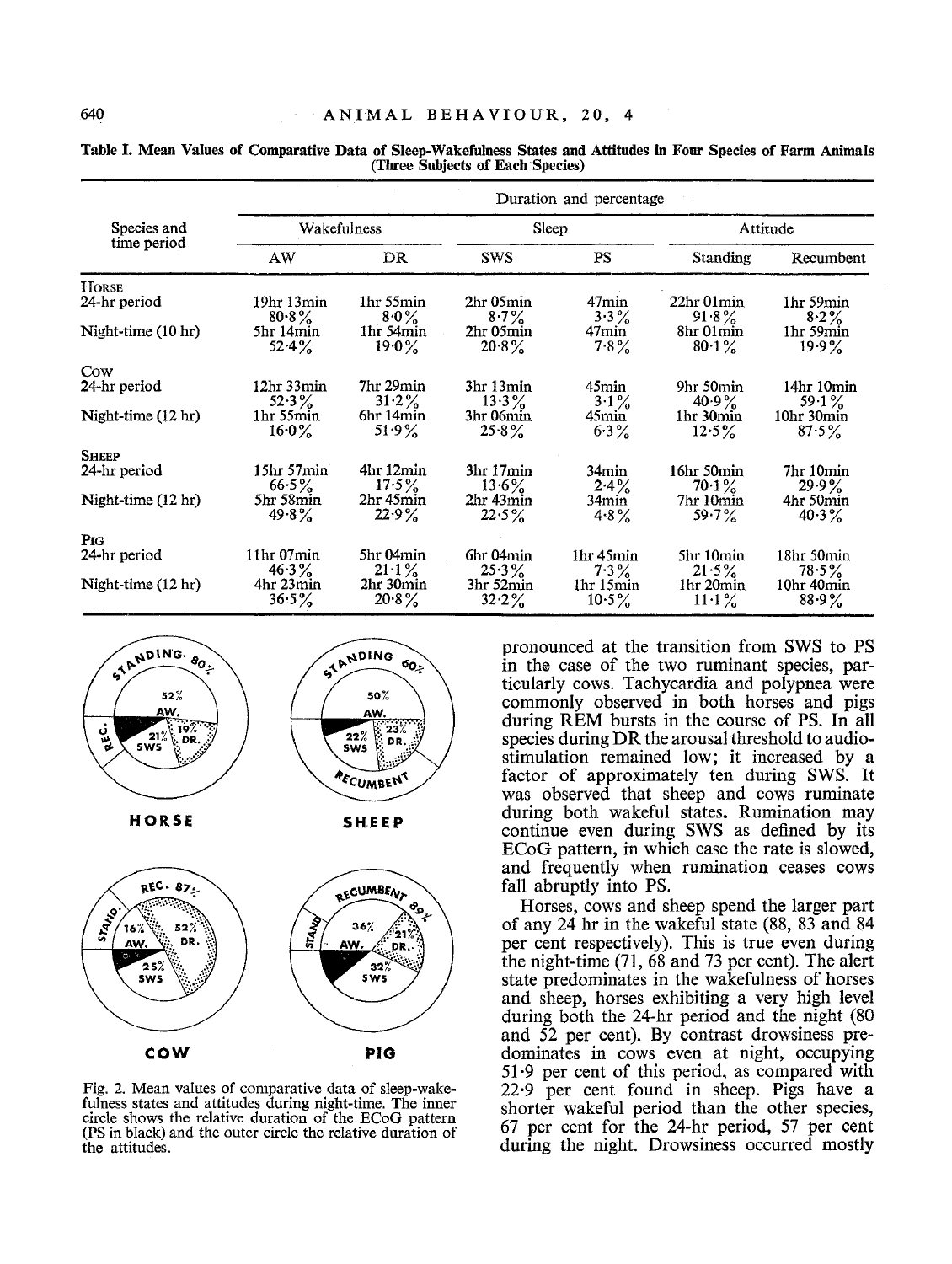| Species and<br>time period | Duration and percentage |                                    | Ratio<br>(expressed as a percentage) |                    | Mean duration and<br>no. of periods    |                                       |
|----------------------------|-------------------------|------------------------------------|--------------------------------------|--------------------|----------------------------------------|---------------------------------------|
|                            | Wakefulness             | Sleep                              | DR/<br>total<br>wakefulness          | PS/<br>total sleep | <b>DR</b>                              | <b>PS</b>                             |
| HORSE                      |                         |                                    |                                      |                    |                                        |                                       |
| 24-hr period               | 21hr 8min<br>$88.0\%$   | 2 <sup>hr</sup> 52 min<br>$12.0\%$ | 9.06                                 | $27 - 32$          | 3 <sub>min</sub> 29 <sub>s</sub><br>33 | 5min 13s<br>9                         |
| Night-time (10 hr)         | 7hr 8min<br>71.4%       | 2hr 52min<br>28.6%                 | 26.63                                | 27.32              | 3min 56s<br>29                         | 5 <sub>min</sub> 13 <sub>s</sub><br>9 |
| Cow                        |                         |                                    |                                      |                    |                                        |                                       |
| 24-hr period               | 20hr 2min<br>83.5%      | 3hr 58min<br>$16.5\%$              | $37 - 37$                            | $18 - 90$          | 17min 57s<br>25                        | 4 <sub>min</sub> 5 <sub>s</sub><br>11 |
| Night-time (12 hr)         | 8hr 19min<br>$67.9\%$   | 3hr 51min<br>$32.1\%$              | 96.14                                | $19 - 48$          | 19min 40s<br>-19                       | $4min$ 30s<br>10                      |
| <b>SHEEP</b>               |                         |                                    |                                      |                    |                                        |                                       |
| 24-hr period               | 20hr 9min<br>$84.0\%$   | 3hr 51min<br>$16.0\%$              | 20.84                                | $14 - 71$          | $10min$ 4s<br>25                       | $4min\ 51s$                           |
| Night-time (12 hr)         | 8hr 43min<br>$72.7\%$   | 3hr 17min<br>27.3%                 | 31.54                                | $17 - 25$          | 10min 18s<br>16                        | 4min 51s                              |
| PIG                        |                         |                                    |                                      |                    |                                        |                                       |
| 24-hr period               | 16hr 11min<br>$67.4\%$  | 7hr 49min<br>$32.6\%$              | 31.30                                | 22.38              | 5min 50s<br>52                         | 3min 10s<br>33                        |
| Night-time (12 hr)         | 6hr 53min<br>53.7%      | 5hr 7min<br>42.7%                  | 36.31                                | $24 - 42$          | 6min 30s<br>23                         | $3 \text{ min}$ 0s<br>25              |

**Table** II. Analysis **of Periods of Drowsiness (DR) and Paradoxical Sleep (PS) daring the** 24-hr Period and daring the Night-Time in Four **Species of** Farm Animals (Mean Values **for Three Subjects of** Each Species)

during the night except in the case of pigs where it occurred in approximately equal proportions during both day and night. The ratio of DR to total wakefulness was smallest in the horse, both during the 24-hr period (9.06 per cent) and during the night  $(26.63 \text{ per cent})$  and largest in the cow, with the relatively enormous 96.14 per cent recorded during the night. The animal with the second highest ratio for both time periods was the pig. This species also showed the greatest number of periods of DR with a total of fifty-two periods of brief duration per 24 hr. Horses exhibited a large number of periods also and recorded the shortest duration averaging approximately 3.71 min. Sheep and cows showed approximately the same number of periods, but those in cows were of much longer duration (mean  $18.82$  min).

Horses slept only during the night, cows and sheep mostly at night. With regard to attitudes, horses spent the majority of this time standing: 80 per cent, sheep 60 per cent, while cows and pigs assumed a recumbent attitude, 87 per cent and 89 per cent, respectively. In addition, pigs spent a very high proportion of their day-time in recumbency. Sleep was generally distributed in two or three periods during the night, and

during each of these periods transition from SWS to PS was usually repeated three or four times. PS occurred in horses, cows and sheep only during the night-time, but in pigs it was not restricted to this period and these animals had a higher incidence of sleep than the other species except when preoccupied with food. They exhibited the greatest number of periods of PS both during the 24-hr period (33) and during the night-time (25) and those of shortest mean duration, 3.18 min and 3-0 min respectively. The smallest number was recorded from sheep (7), and horses showed PS periods of longest duration (5-22 min). The ratio of PS to total sleep was highest in horses and lowest in sheep. Pigs also exhibited a high ratio of PS to total sleep.

#### **Discussion**

Data was compiled from animals of docile temperament and probably without any pathological past history. They were selected a posteriori for the stability of their sleep patterns and consequent consistent recordings. Each individual animal seemed to have its own specific sleep-wakefulness pattern and variation between records of one 24-hr period and another for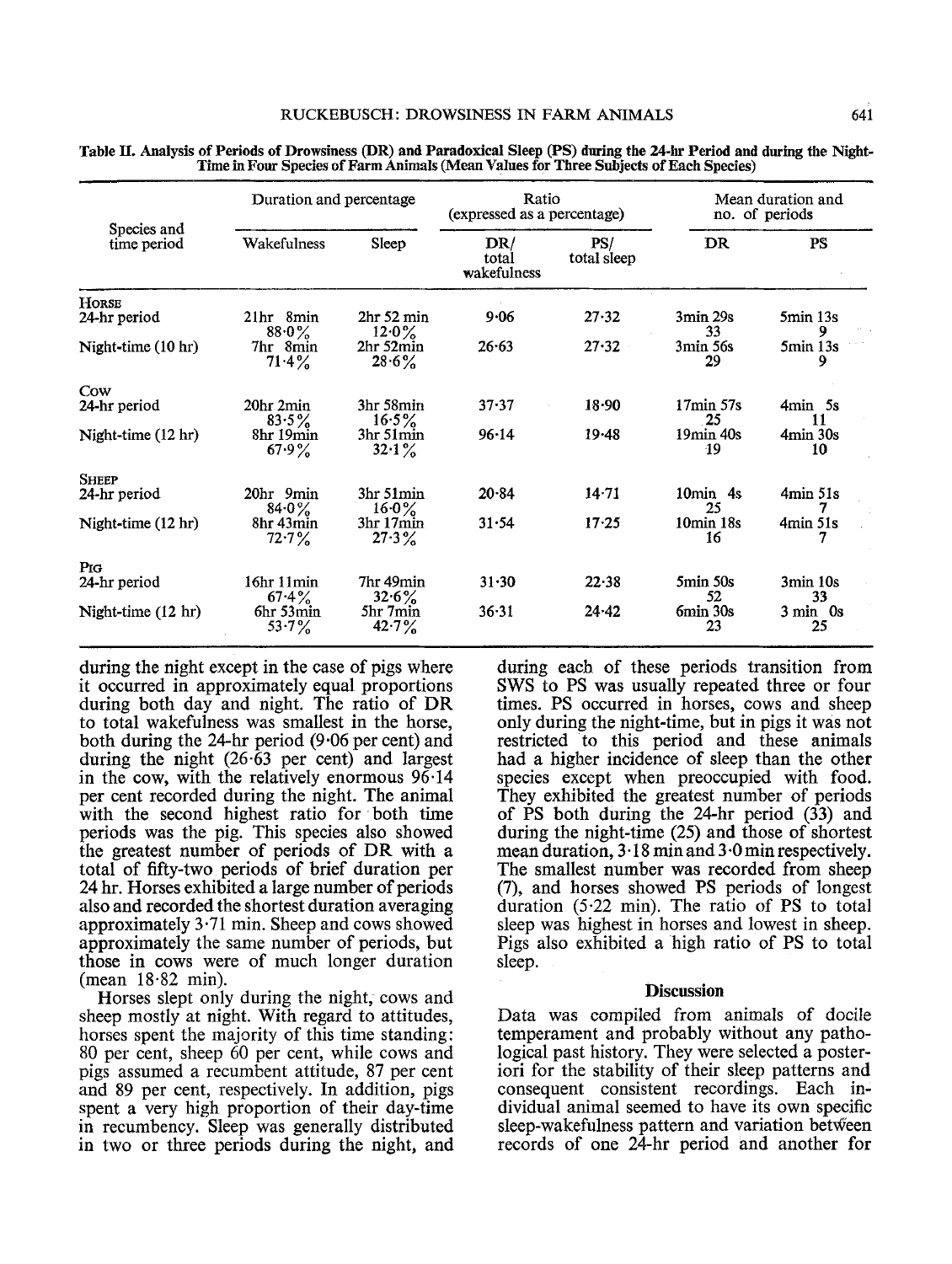the same animal was much less than variation observed between two different animals of the same species. In all cases results obtained showed a daily intra-individual variation of less than 5 per cent, but a daily inter-individual variation of 10 to 25 per cent. Mean values calculated for 24-hr periods were found to be more consistent than those compiled in many early experiments from interrupted short period recordings. Firm implantation of the electrodes and their location in the subarachnoid space ensured that the ECoG tracings were well defined and clearly showed the different cortical patterns. The recordings for each species were limited to one sex and it must be born in mind that slightly different results may have been obtained if members of both sexes had been chosen as subjects.

In accordance with the results obtained, drowsiness or somnolence may be defined as an intermediary state between AW and SWS characterized by a mixture of LVFA and HVSA types of ECoG concurrent with a small decrease in muscular tone and heart and respiratory rates. Like SWS it has different depths, corresponding to the relative proportion of slow and fast waves present. It is a stable, non-evolutionary wakeful state which ends in an abrupt transition to either AW or SWS and during which the threshold to audiostimulation remains low.

During their respective circadian cycles different species exhibit different amounts of DR. The three herbivorous species examined spent approximately 85 per cent of the 24-hr period in wakefulness, either AW or DR. An equilibrium seems to exist between these two states, in the horse the shift is towards AW, in the cow towards DR. This is possibly associated with the different temperaments of these two species. The ECoG of horses shows theta rhythm which is indicative of a highly emotional nature (Brown & Shryne 1964). This same rhythm with a frequency of three to six per second has also been reported in burros during their wakeful periods (Stromberg et al. 1962). DR is the most common feature of wakefulness in adult ruminants (cattle and sheep) and even in the fetus near term ECoG records clearly show brief phases of DR (Ruckebusch 1972). In adult sheep spindling characterizes the ECoG pattern of DR. Cows reached a greater depth of DR than the other species, indicated by a higher pereentage of synchronized slow waves in their ECoG tracings.

Sterman et al. (1965) observed DR in his

studies of the waking patterns of cats and more recently Vital-Durand & Michel (1971) reported that following sectioning of almost all afferent nerves, cats showed a large increase in the percentage of DR, up to 40 per cent of the 24-hr period, at the expense of AW. These animals exhibited also both normal sleep states. During DR they assumed an attitude of statue-like immobility which resembled that normally observed in ruminants, indicating possibly that during their DR periods ruminants have little awareness of their surroundings which they seem to regard indifferently with partially closed eyes.

Cows and sheep frequently ruminate while in the DR state. The question whether animals fall asleep while ruminating or are capable of ruminating during sleep (i.e. SWS) is unimportant. The ECoG pattern of a recumbent ruminating cow may be either that of DR or SWS. It is always either AW or DR at the commencement of a period of rumination and in some cases can progress to that of SWS. That the ECoG pattern in the latter instance corresponds to a state of sleep is verified by the fact that when the animal stops ruminating it falls immediately into PS, the pattern of the transition period SWS to PS being identical with that recorded for the same period in a non-ruminating recumbent animal.

Loss of muscular tone, usually associated with transition to PS, frequently occurs in pigs during SWS and sometimes even occurs before the end of long DR periods. Pigs showed a shorter wakeful period (only 67 per cent of the circadian cycle) than herbivores, but the length of DR periods was of approximately the same quantitative value as that of the ruminant species. This was surprising considering the concurrent low level of muscular tone and superficial resemblance to sleep during this period.

During some phases of PS, bursts of tachycardia, superficial irregular breathing and movemeats of the limbs have been observed in all species. They were much more apparent in horses and pigs and sometimes tachycardia and increased breathing were recorded independently of any limb movement providing evidence that they were a direct result of dreamlike episodes of central nervous origin. It may be concluded that these episodes are more vivid in horses and pigs, especially in the former species, than in the ruminants.

In as much as the percentage of PS is characteristic of different animal groups, being much